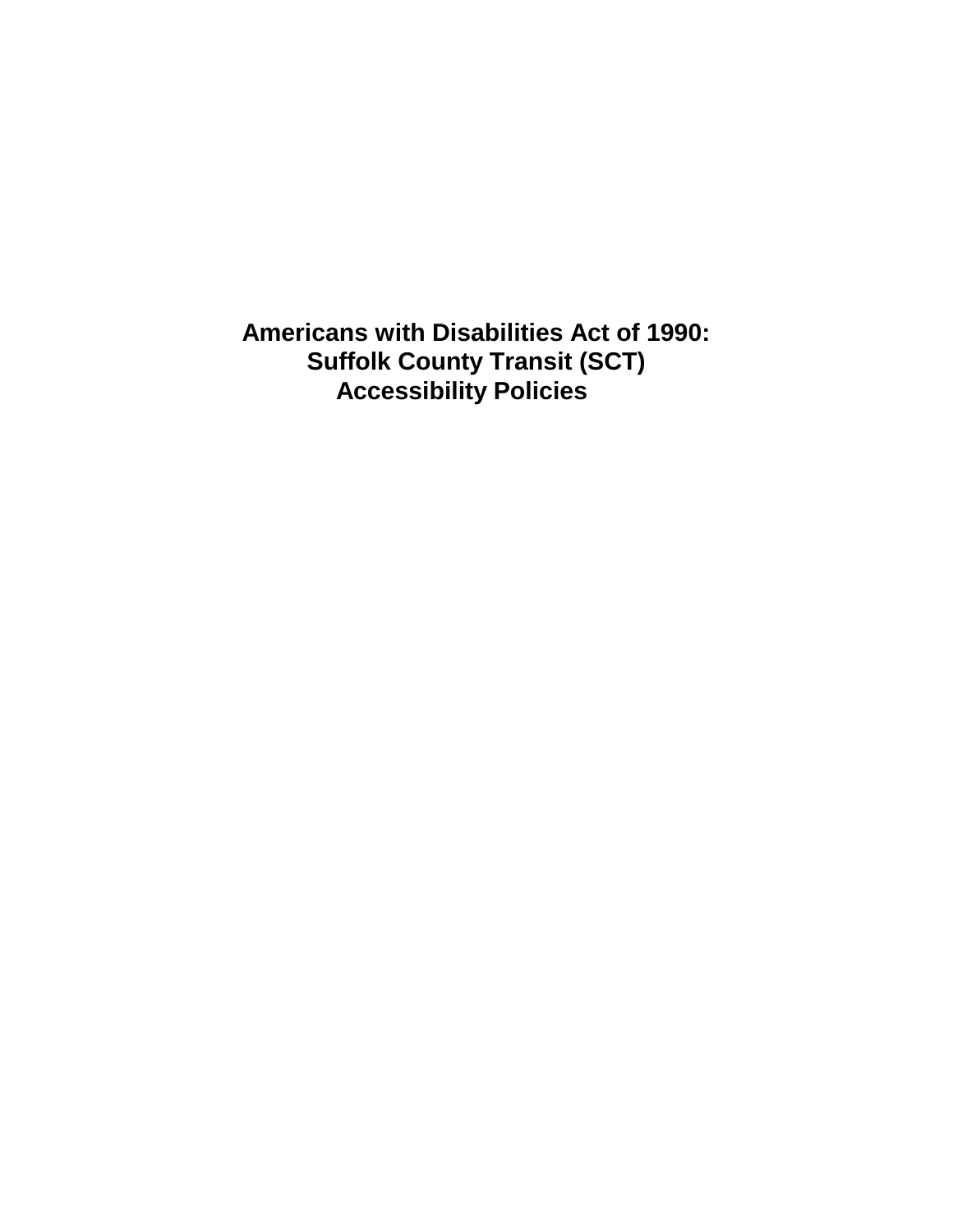## **Overview**

The Americans with Disabilities Act of 1990 (ADA) is a wide-ranging federal civil rights law which, among other things, is intended to prevent discrimination against an individual with a disability in connection with the provision of transportation service. In September, 1991, the USDOT issued implementing regulations with regard to public transit services contained in the "Provision of Service" requirements, subpart G of the ADA rules and regulations. The rules and regulations range from specific to broad directives to operators of fixed-route public bus systems.

The policies which follow are based upon those ADA implementing regulations as well as Section 504 of the Rehabilitation Act of 1973. Included in these policies are matters related to service delivery, employee training, equipment requirements, as well as other issues. Fundamentally, the purpose of these policies is to provide equivalent access, without unnecessary barriers, for persons with disabilities to SCT public transit fixedroute service as would otherwise be available to the non-disabled population.

## **Suffolk County Transit Fares**

Regular fare: \$2.25

Youth/Student Fare: \$1.25

Youths 5 to 13 years old

Students 14 to 22 years old (High School/College ID required)

Children under 5 years old: FREE

(Limit 3 children accompanied by adult)

Senior, Person with Disabilities, Suffolk County Veterans and Medicare Card Holders: 75 cents

Personal Care Attendant: FREE

(When traveling with passenger with disability)

**Transfer** 

- $\geq$  25 cents
- $\triangleright$  Available on request when paying fare
- $\triangleright$  Good for two (2) connecting buses
- $\triangleright$  Valid for two (2) hours from time received
- $\triangleright$  Not valid for return trip
- $\triangleright$  Special restrictions may apply (see transfer)

#### **Reduced Fare Program For Seniors, Persons With Disabilities, and Medicare Card Holders**

Persons with valid, municipally issued cards identifying them as at least 60 years old or mentally or physically handicapped may ride for the reduced, one-way fare. A valid Medicare Card is also accepted as ID.

Persons must display their ID card to the driver when paying the fare to ride at the reduced rate.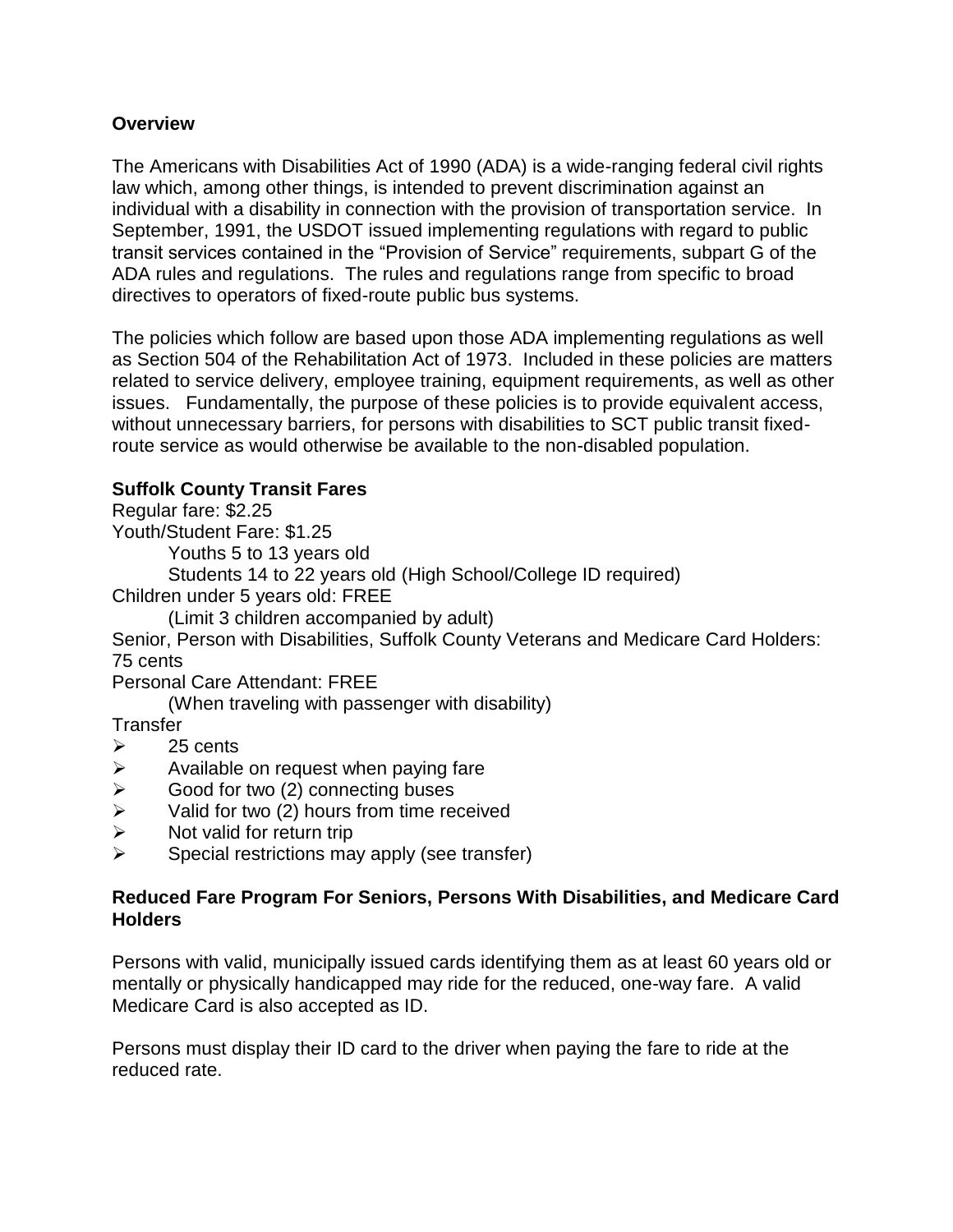For ID information:

| Seniors ID call                     | $(631)$ 853-8200 |
|-------------------------------------|------------------|
| Handicapped ID call                 | (631) 853-8333   |
| Hearing impaired TTY (631) 853-5658 |                  |

#### **Lift, Ramp and Securement Use**

Passengers utilizing mobility devices, including wheelchairs, walkers, canes, and braces, or who are otherwise mobility impaired may use the lifts/ramps to board and disembark buses. Included in the definition of wheelchair are three and four-wheeled mobility aids such as three-wheeled scooters and other equipment of non-traditional designs. Suffolk County Transit may decline to carry a wheelchair/occupant if the combined weight exceeds that of the lift specifications or if carriage of the wheelchair is demonstrated to be inconsistent with legitimate safety requirements.

Passengers with mobility impairments who do not use a mobility aid are permitted to use the lift/ramp system for bus entry and exit. Upon the request of a passenger, the bus operator will actuate the kneeling feature at the bus front entrance door, lowering the entrance steps.

Where necessary or upon request of the passenger, bus operators must provide basic assistance to passengers in the use of the lift, ramp and securement systems. Bus operators must provide basic assistance to passengers in wheelchairs who wish to use the securement system to secure themselves and/or their wheelchair and request assistance in doing so. Wheelchairs which can be secured must be secured during transport. Service cannot be denied on the basis that the mobility device cannot be secured. Passengers in wheelchairs are not required to be secured during transport.

# **Use of Lift to Disembark**

Riders who use the lift/ramp will be allowed to disembark at any bus stop unless

- $\triangleright$  the lift/ramp cannot be deployed
- $\triangleright$  the lift/ramp would be damaged if it were deployed
- $\triangleright$  temporary conditions at the stop preclude the safe use of the stop by all passengers

#### **Bus Stop Announcements**

Bus operators must announce or cause to be announced 1) all bus stops that are transfer points with other bus lines; 2) bus stops at major intersections and destination points; and 3) bus stops at intervals along the route sufficient to permit persons with disabilities to be oriented to their location along the route. Specific bus stops must also be announced at the request of passengers with disabilities.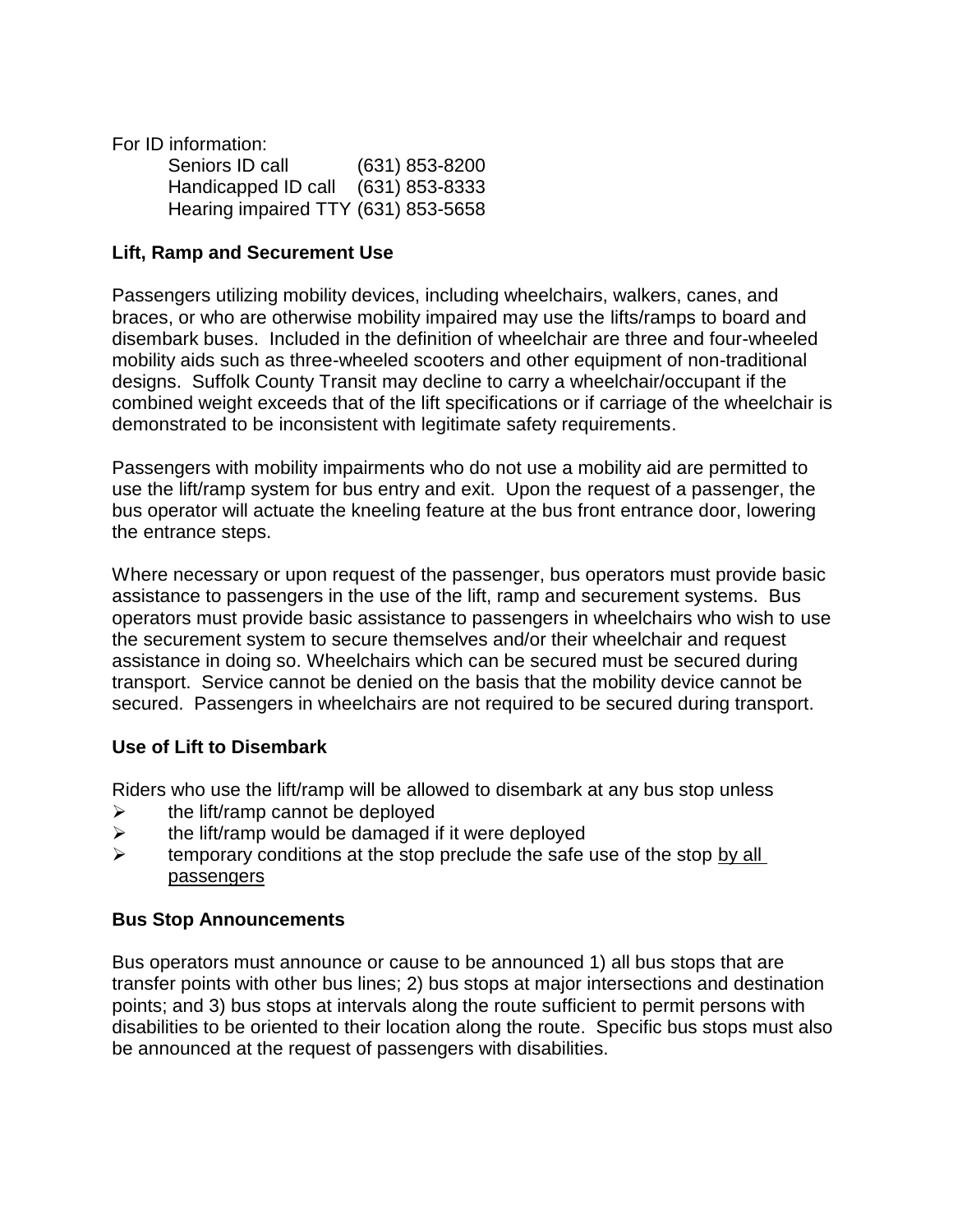Bus operators will use county-issued lists of bus stops to comply with the bus stop announcement requirement. These lists may be supplemented from time to time based upon route and other service changes, omissions and/or inaccuracies in current listings. Operators are to advise dispatch of any recommended or necessary changes.

Bus operators are required to use the automated voice annunciation system, which is equipped on every SCT fixed route bus. A next-stop visual display is used to accommodate such announcements for persons with hearing disabilities. Visual displays are installed on all buses and are located in the forward area of the bus facing the passenger area just behind the driver. In cases where the automated annunciation system is not working, bus operators are to announce stops directly to the passengers. All non-working stop announcement equipment is to be reported to dispatch/maintenance immediately.

All SCT fixed-route buses are to display a sign in the interior advertising area advising riders of the bus operator's obligation to announce stops as well as the availability of complaint forms which can be used to notify SCT of a bus operator's failure to make such announcements. All SCT buses will have an available onboard supply of prepaid postage comment/complaint forms which the passenger may use to advise SCT of complaints/comments/recommendations regarding ADA or other bus system matters.

#### **Vehicle Identification**

All SCT buses are to display the bus route number and destination on the destination sign display area above the windshield in the bus exterior. The route destination will also be displayed to the bus exterior in the upper portion of the forward-most passenger window on the curbside of the bus.

SCT bus operators are to announce or cause to be announced the bus route number and destination of the bus to waiting passengers at bus stops serving more than one bus route. Exterior automated annunciators, public address, direct announcement by bus operators are to be used to effect this requirement.

## **Alternate Transportation - Non-Working Wheelchair Lift/Bus Stop Announcements**

In the event an in-service, fixed-route SCT bus is in operation with an inoperative lift or ramp, and the headway to the next accessible bus is greater than 30 minutes, SCT will make alternate transportation available to individuals with disabilities who are unable to use the vehicle because its lift does not work. Such alternate transportation shall be arranged for the passenger in a manner as reasonably prompt as possible for travel between bus stops in the SCT system which the passenger would otherwise have traveled using fixed-route buses.

In the event appropriate bus stop announcement(s) is/are not made and, as a result, a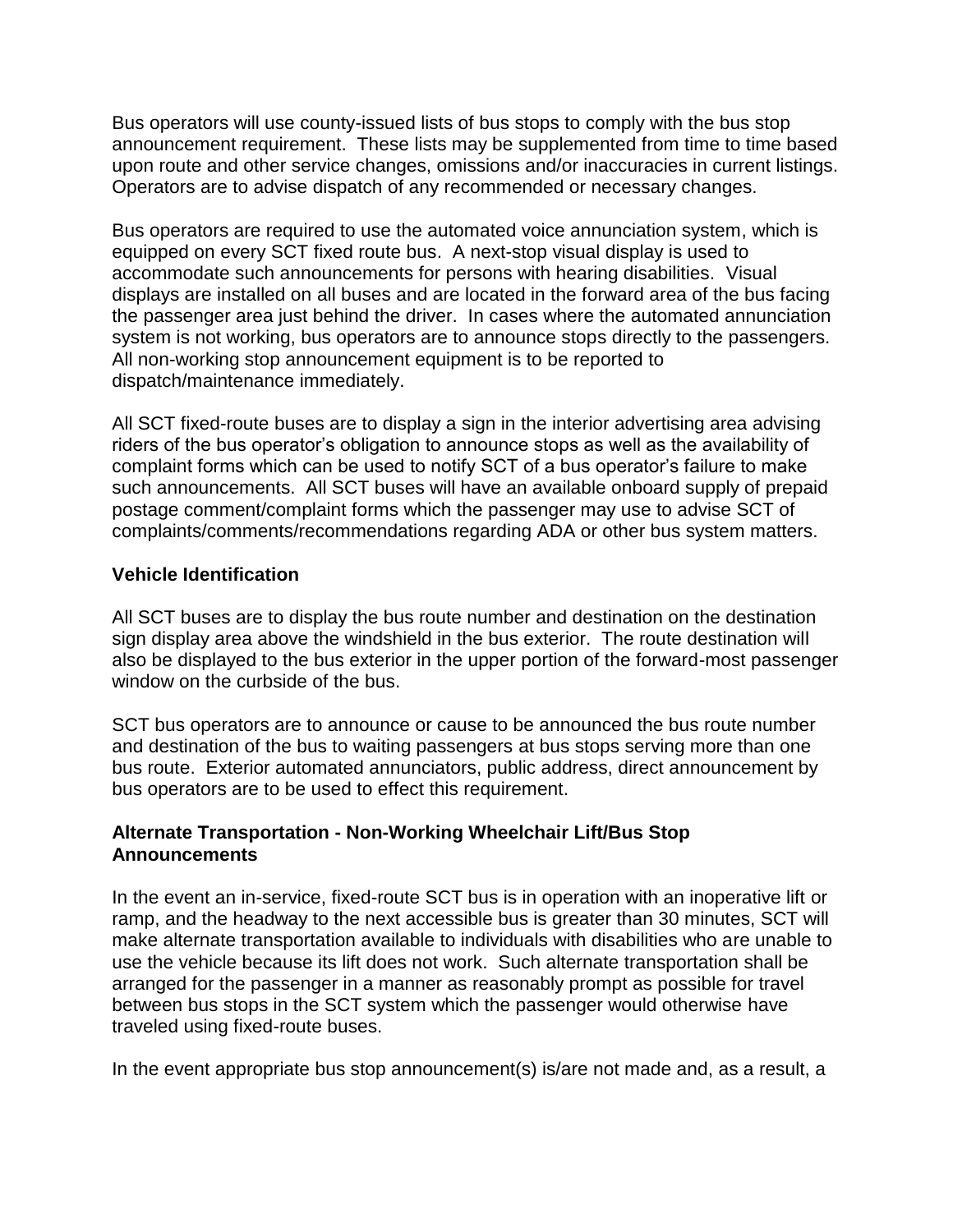disabled passenger is inconvenienced by missing their bus or bus stop, reasonable steps are to be taken to accommodate the passenger. Such steps can include placement on another bus (within a reasonable time period) for the passenger to continue their trip or access the destination bus stop on the original bus line, or the provision of alternate transportation. When an inoperative wheelchair lift occurs during the bus route a Service Delay/Wheelchair Lift Incident Report must be completed. This report requires accountability on the part of the driver and dispatcher to ensure that alternate transportation is provided and provided in a timely manner. SCT policy is to review each Inoperable Wheelchair Lift Incident Form to ensure that every line is completed and all necessary information recorded in accordance with ADA regulations.

Alternate transportation arrangements for the passenger will be initiated by the bus operator in consultation with dispatch. Driver communication with the passenger will include specific alternate arrangements which can be made to allow them to continue their trip in a reasonably timely manner. Alternate transportation services will be provided by bus operators and vehicles under the control of the SCT network of bus companies. Passengers using the alternate transportation service as a result of nonworking lifts/ramps or bus route destination announcements not being made will be charged fares equivalent to that which would have been charged using the fixed-route system. Passengers using alternate transportation as a result of missing their stop due to bus stops not being announced will ride fare free on the connecting or alternate service arranged for them.

#### **Boarding Time/Disembarking Time**

Generally, sufficient time is available on all fixed routes to permit persons with disabilities to board and alight buses. Bus operators should be cognizant of the additional time requested by a person with a physical disability or vision impairment to be properly seated.

Drivers are to notify dispatch of recurring circumstances along particular route(s), schedule(s) or at bus stop(s) where, based upon actual rider experience, insufficient time may exist to properly accommodate disabled passengers.

In most cases, passengers are expected to be at the bus stop at the scheduled bus arrival time. Bus operators are not to run ahead of schedule. Bus operators are to be cognizant of disabled passengers who may be in the immediate vicinity approaching the bus stop. The bus operator will momentarily delay the bus departure to allow the disabled passenger to access and board the bus.

#### **Attendant Policies/Refusing Service**

Personal Care Attendants (PCAs) are permitted to accompany disabled riders at no charge on all SCT bus lines. To ride fare free, the PCA must identify himself/herself as such in the presence of the disabled passenger at the time of boarding. No formal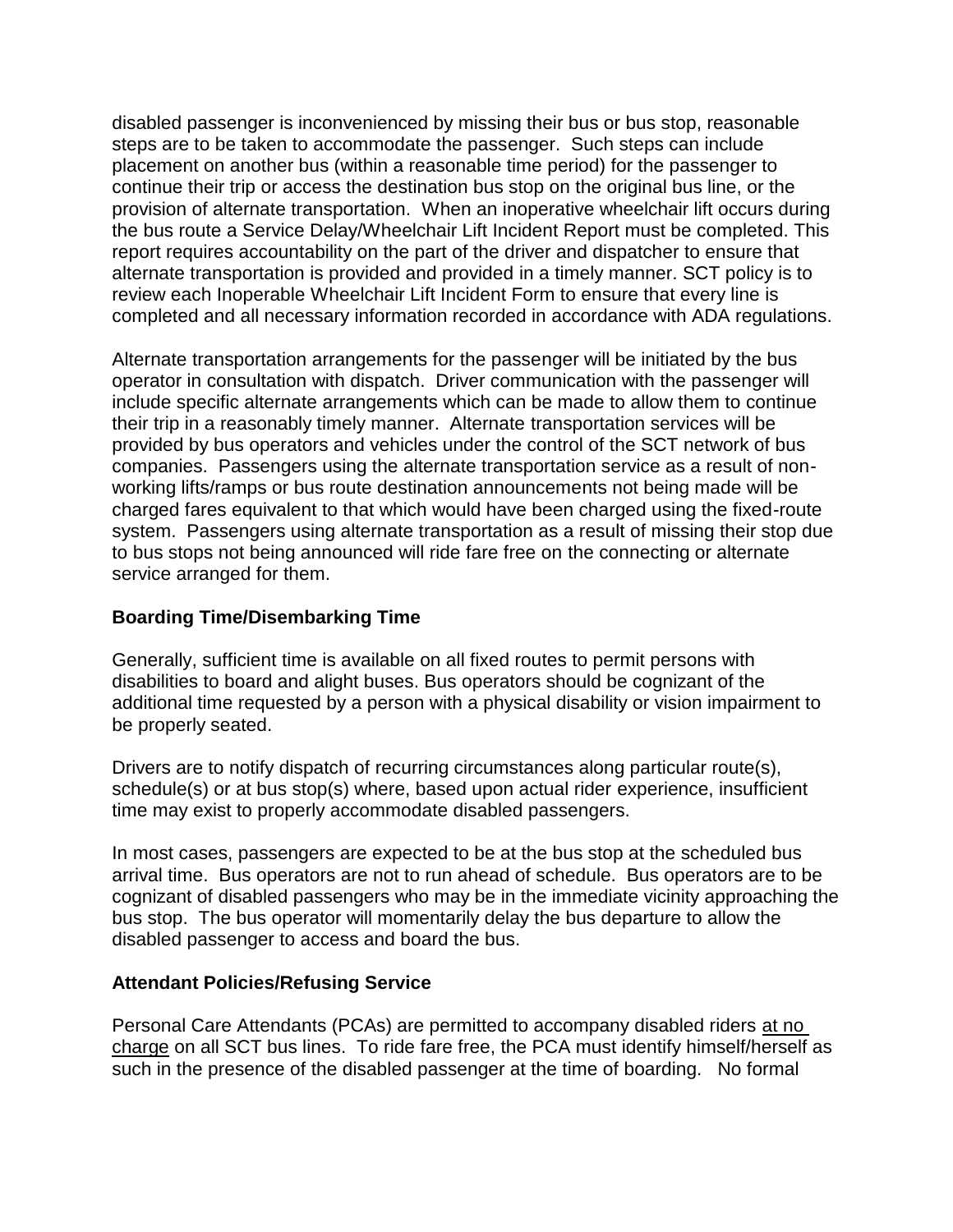identification is required of the PCA; however, they must be traveling with the disabled person they are assisting.

On fixed route buses, disabled riders cannot be required to travel with an assistant and must be permitted to travel independently.

With regard to passengers with disabilities, service may be refused only if the rider engages in violent, seriously disruptive, or illegal conduct. This does not include behavior or appearance that only offends, annoys or inconveniences other riders or employees.

# **Priority Seating**

The forward-most area of the passenger compartment is designated as priority seating for passengers with disabilities. Wheelchair tie-downs are located in this section. Passengers using wheelchairs may transfer to seating in this area or travel in the wheelchair secured at a tie-down location. Passengers with disabilities cannot be required to use the priority seating and non-disabled passengers may use these seats in the absence of riders with disabilities. All drivers are instructed to request individuals, except other individuals with a disability or elderly persons, who are sitting in a location designated as priority seating for elderly and handicapped persons or are sitting in a fold down seat in a wheelchair securement location to move in order to allow an individual with a disability to occupy the seat or securement location. The driver does not have to enforce this request if passenger does not comply.

# **Mobility Aids and Life Support Systems**

Passengers with disabilities who require the use of a service animal are permitted to travel on SCT buses with service animals trained to assist them.

Passengers with a disability are permitted to travel on SCT buses with a respirator or portable oxygen supply consistent with applicable U.S. Department of Transportation rules.

#### **Bus Operator Use of Accessibility-Related Equipment, Features, and Compliance with the Requirements of Federal ADA Transportation Regulations**

Bus operators and, as appropriate, other SCT system employees must make use of accessibility-related features for their intended purpose(s). Bus operators and other employees will be periodically monitored for compliance in the use of accessibilityrelated equipment, features or otherwise performing their duties in compliance with requirements of federal ADA transportation regulations. Failure by such employees to adhere to these requirements will not be permitted and may subject the individual(s) to progressive disciplinary action.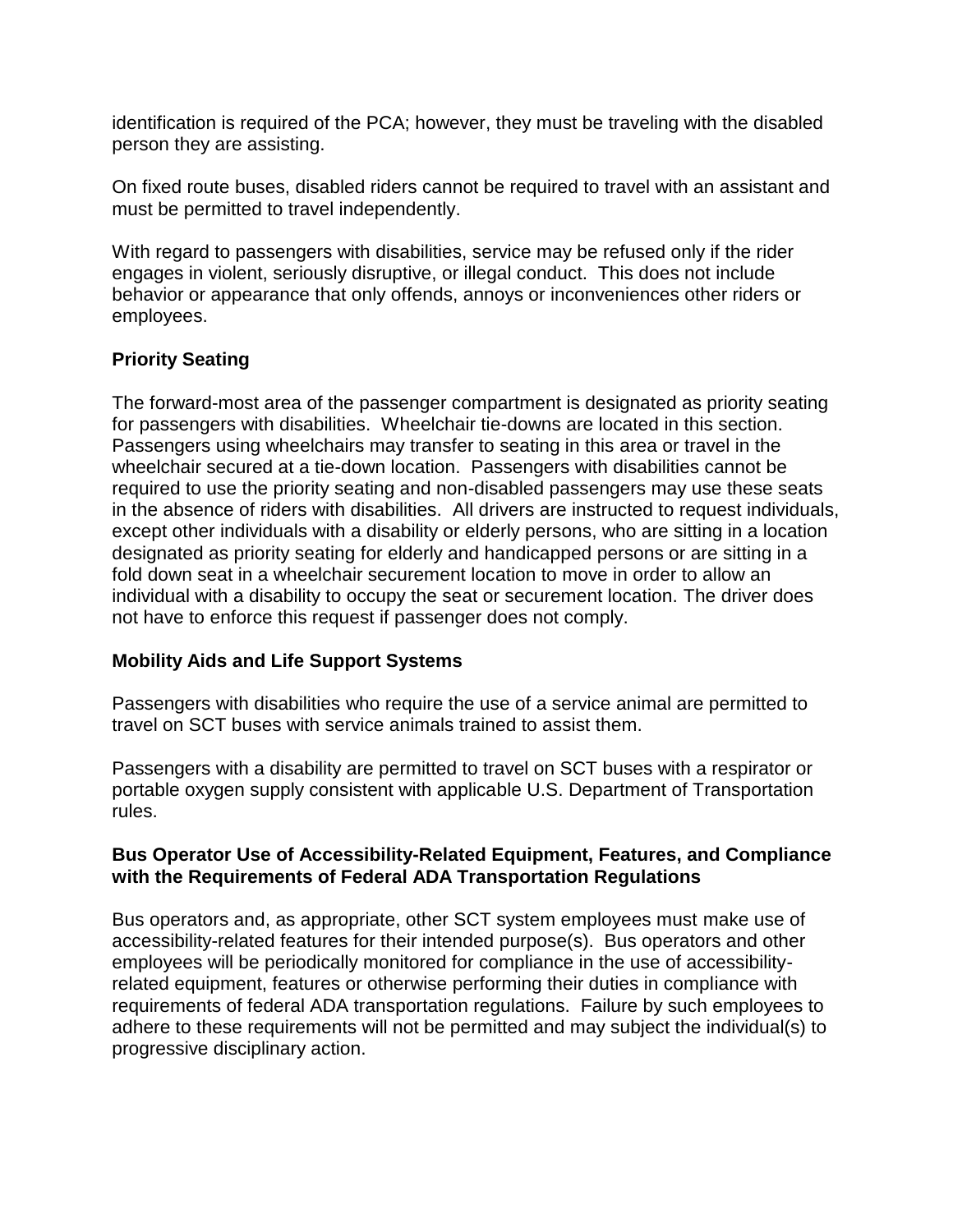# **Training**

All personnel employed in the operation of SCT services shall be trained to proficiency as appropriate to their duties so that they operate vehicles and equipment safely and properly assist and treat individuals with disabilities who use SCT services in a respectful and courteous way, with appropriate attention to the differences among individuals with disabilities.

Such training will be arranged by bus carriers in the SCT network and provided periodically to all affected employees, including but not limited to drivers, dispatchers, and administrative personnel.

## **Equipment Maintenance**

Lifts, ramps, securement systems, public address systems, and other access-related equipment will be maintained in good working order. Bus operators are required to check and report on the working condition of all accessible features as part of the daily pre-trip bus inspection. Lifts/ramps are to be cycled as part of this inspection. Accessible features found not working are to be reported for repairs. Accessible features reported not working are to be repaired as promptly as reasonably possible.

## **Complementary Paratransit; SCAT**

SCAT is a component of the SCT public bus transit system and is available exclusively to ADA-eligible passengers, their companions, and Person Care Attendants. To be ADA-eligible for paratransit, an individual with a disability is either 1) not capable of using SCT fixed-route buses independently (without the assistance of another); 2) unable to access fixed-route buses due to accessible features not working or not available; or 3) unable to use SCT buses because their disability, when combined with environmental or other barriers, prohibit them from accessing public services which would otherwise be accessible to persons without disabilities. To use SCAT, individuals must be registered with the County or another transit system as ADA-eligible for paratransit. Special ID cards are issued to ADA-eligible riders. SCAT ID, however, is acceptable identification for reduced fare on SCT fixed-route buses.

SCAT service is a curb-to-curb, reservation service available for travel to and from locations in Suffolk County during the times and on the same days that Suffolk County Transit bus lines are in operation. In addition to the curb-to-curb service, SCAT also offers Origin to Destination service. This service allows SCAT drivers to provide basic additional assistance to paratransit riders between curbside and building entrances. To receive such assistance, passengers must request it at the time they reserve their trip.

Passengers with disabilities who wish to use fixed-route services and can or wish to do